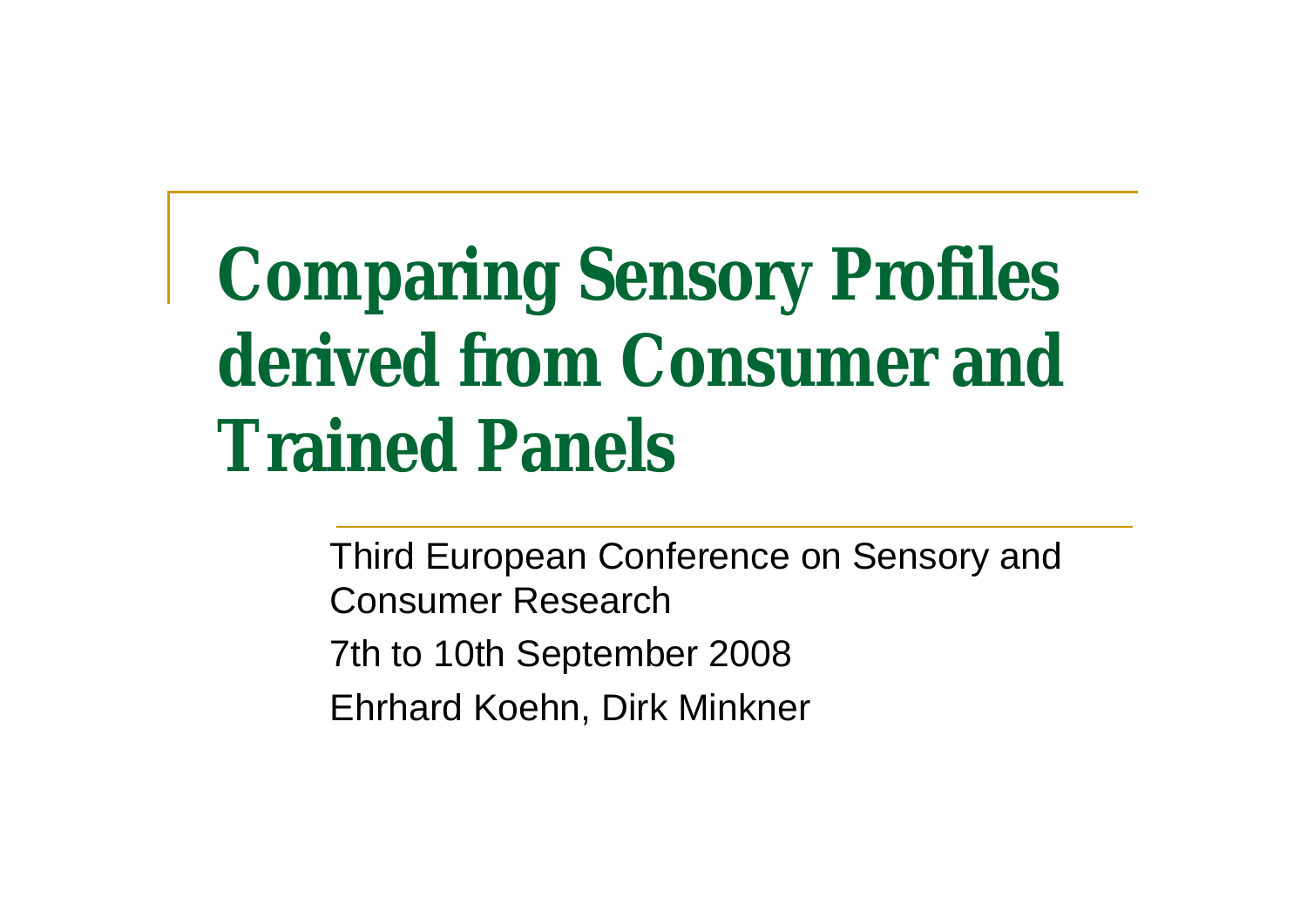## Introduction

#### **Comparing Sensory Profiles**

- F. Husson at al. (2001): 28 beverages derived from a series of consumer tests
	- *consumers were: - discriminant (the product effects are significant)*
		- *- reproducible (despite their significance, interactions are not troublesome)*
		- *- The differences in the relative scaling of the products have no practical impact.*
	- **…This reinforces the industrialist practises who include descriptive questions in consumer surveys.**
- *Meullenet at al. (2008): 10 vanilla ice cream products*
- *Worch at al. (2008): 12 luxurious perfumes*

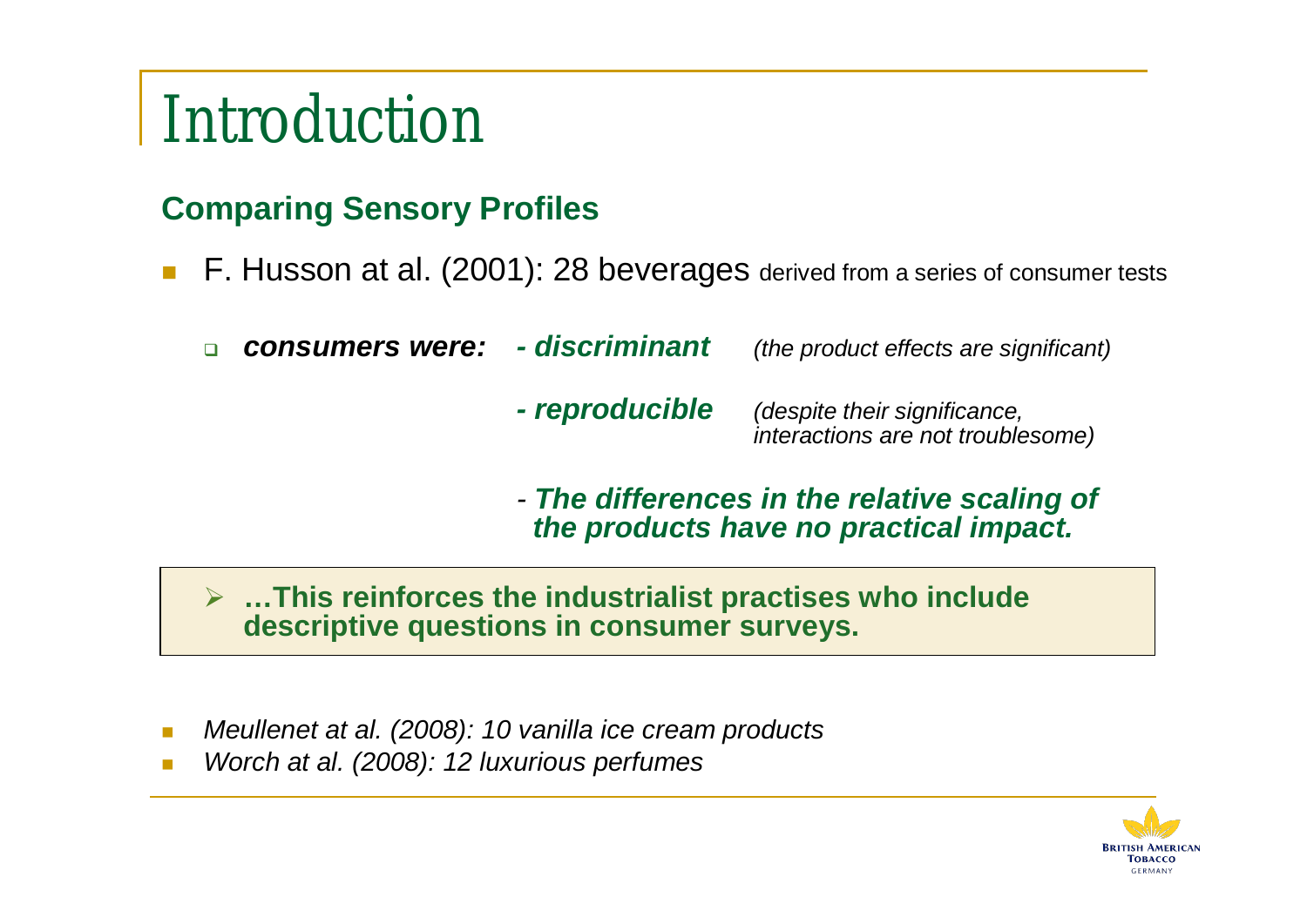## Materials & Methods

- **7 kinds of cigarettes: 4 in-market products**
	- **3 purpose-developed products** (mint, sweet, creamy)

 **Consumer profile: Sequential monadic 2-days in-home placement Face-to-face interview 14 flavour attributes** (supported by visuals, respondents were asked to select at least one, free choice )

**Conventional profile: Trained panel, N=12**

**The same14 attributes, plus 6 additional attributes**

**Intensity rating** (11-point scale)

**3 Repetition**

**3 Products/session**

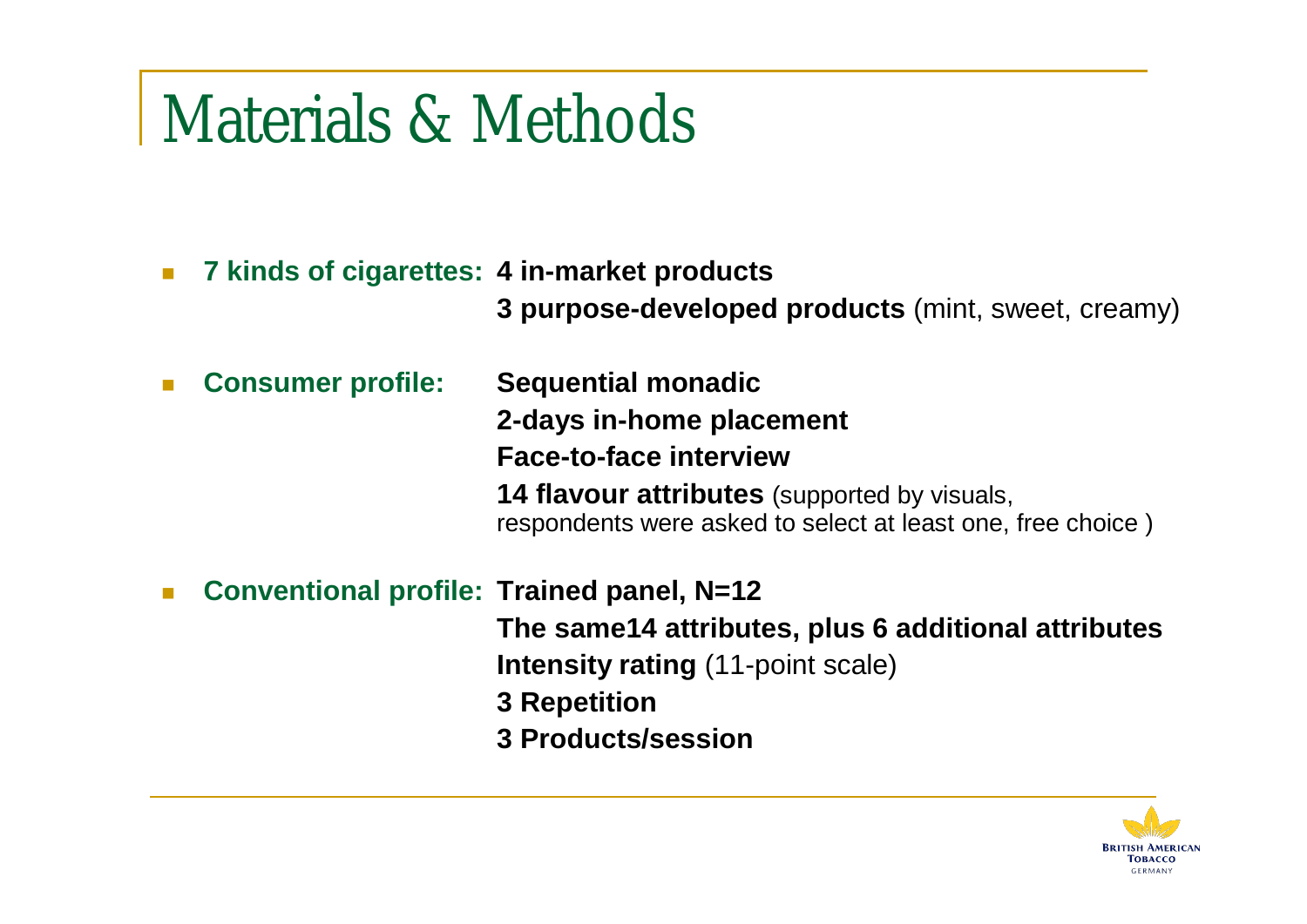## Attributes Used:

|  | Trained<br>assessors | <b>Consumer</b>     |                    |
|--|----------------------|---------------------|--------------------|
|  | <b>Minty</b>         | <b>Minty</b>        |                    |
|  | <b>Smoky</b>         | Smoky               | <b>E</b> Same      |
|  | Woody                | Woody               |                    |
|  | <b>Spicy</b>         | <b>Spicy</b>        | attributes in      |
|  | Green                | Green               |                    |
|  | <b>Sweet</b>         | <b>Sweet</b>        | <b>both panels</b> |
|  | <b>Nutty</b>         | <b>Nutty</b>        |                    |
|  | Creamy               | Creamy              |                    |
|  | <b>Roasted</b>       | <b>Roasted</b>      |                    |
|  | <b>Attribute 10</b>  | <b>Attribute 10</b> |                    |
|  | <b>Attribute 11</b>  | <b>Attribute 11</b> |                    |
|  | <b>Attribute 12</b>  | <b>Attribute 12</b> |                    |
|  | <b>Attribute 13</b>  | <b>Attribute 13</b> |                    |
|  | <b>Attribute 14</b>  | <b>Attribute 14</b> |                    |
|  | Attribute 15         |                     |                    |
|  | Attribute 16         |                     |                    |
|  | Attribute 17         |                     |                    |
|  | Attribute 18         |                     |                    |
|  | Attribute 19         |                     |                    |
|  | <b>Attribute 20</b>  |                     |                    |

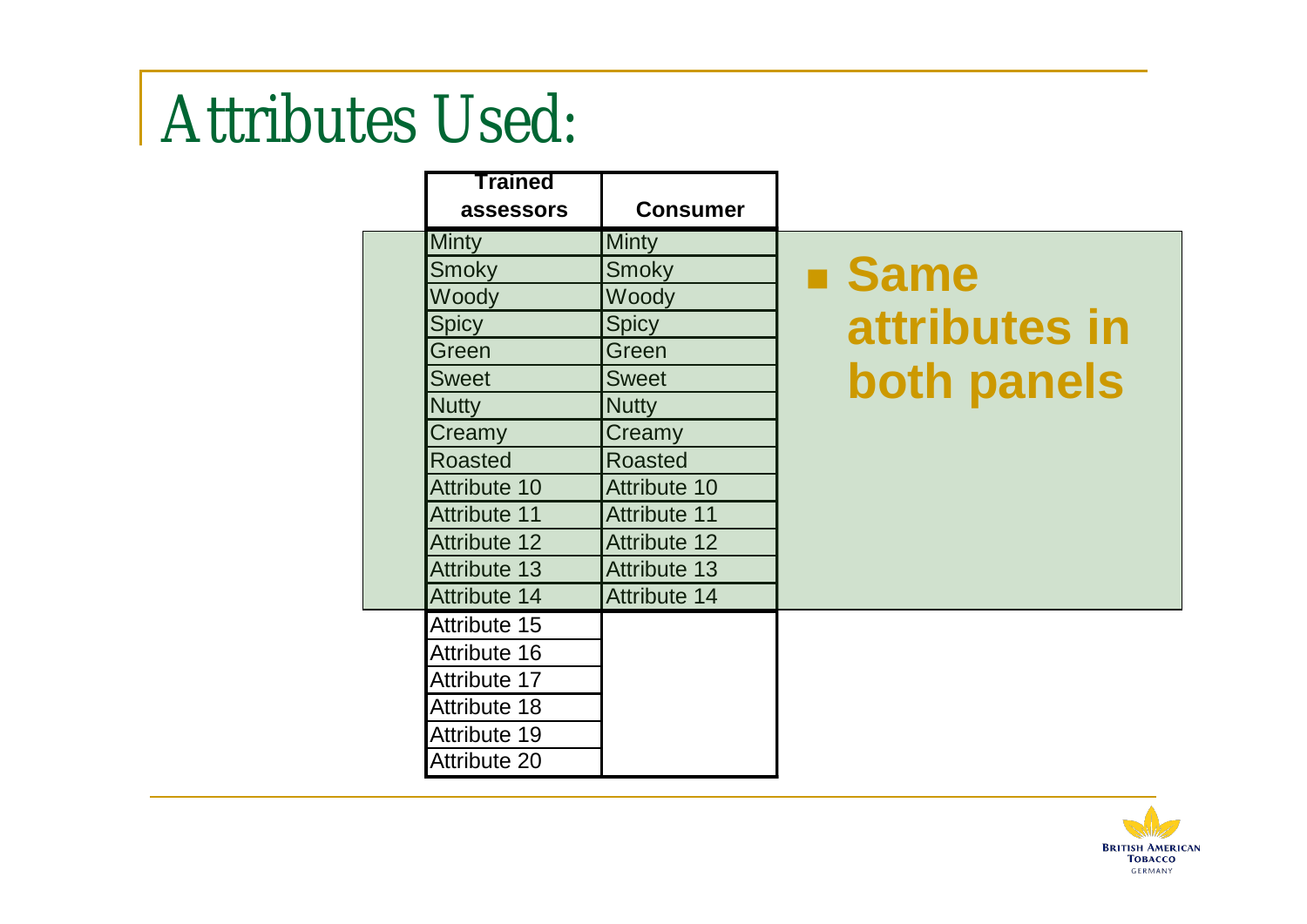## Methodological Details

### **Assumptions:**

- **I. The probability of detecting a sensory property increases with its intensity (and vice versa).**
- **II. The probability of mentioning a sensory property not present is constant.**
- **III. An attribute which is more likely to be present in a product category will have a higher probability of being mentioned than an attribute which is less likely to be present.**
	- Positive/negative connotation of attributes might be an additional influential factor regarding the above-mentioned probability.

#### **Practical aspects:**

- **Comprehensible attributes (no technical terms)**
- □ Concept visualisations (checked e.g. in group discussions)
- Attributes of the consumer profile included in the attribute list for the trained panel
- □ Free choice of the flavour attributes by consumers (at least one).
- **Products must be sensorially differentiated.**

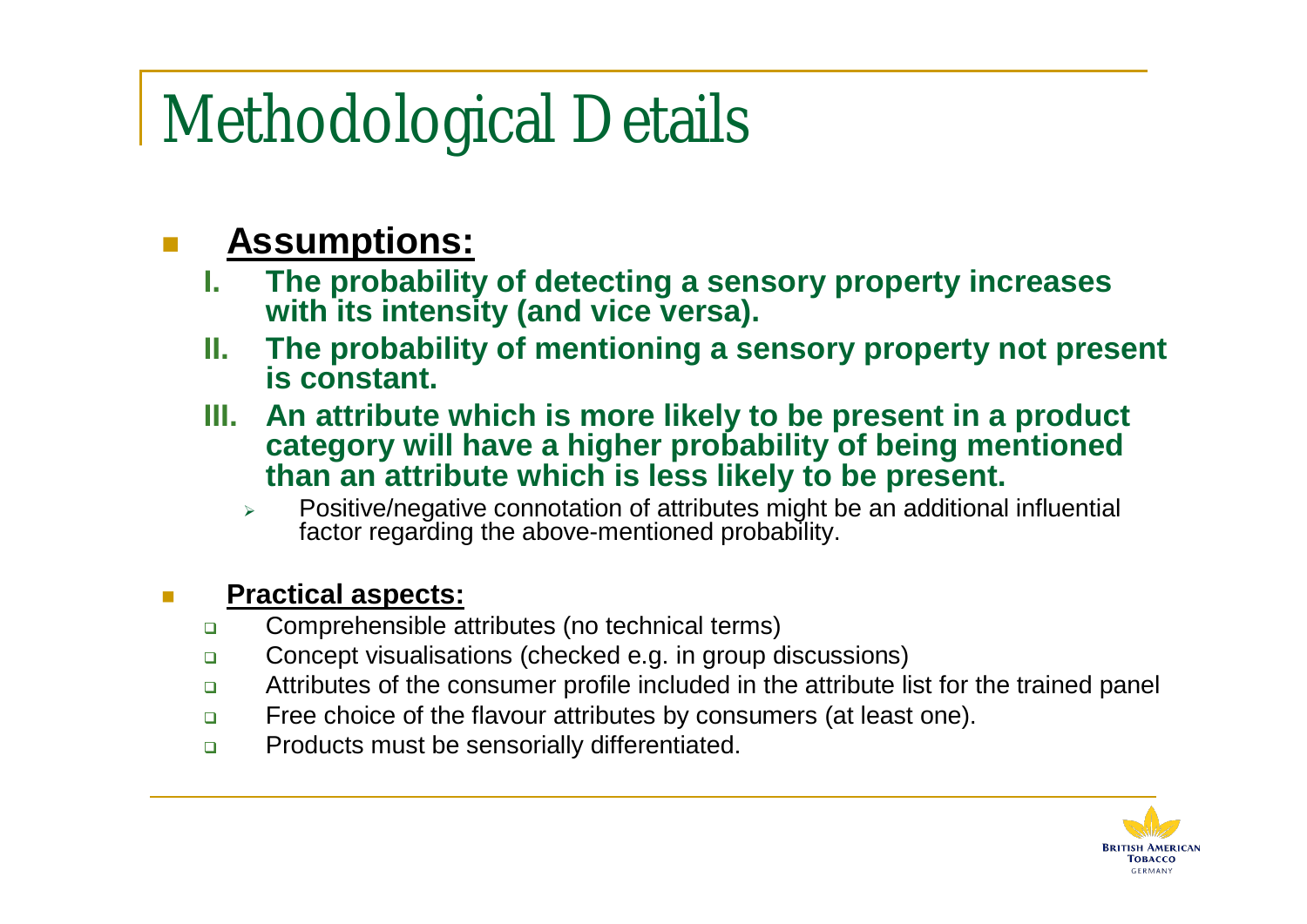# Data Format

### **Consumer profile:**

 **Frequencies** of mentioning a distinctive perceivable sensation when consuming the product.

 The relative frequencies were calculated from the raw frequencies (by attribute for all products).

**Conventional profile:**

**Attribute mean values** of the 3 repetitions for each product.

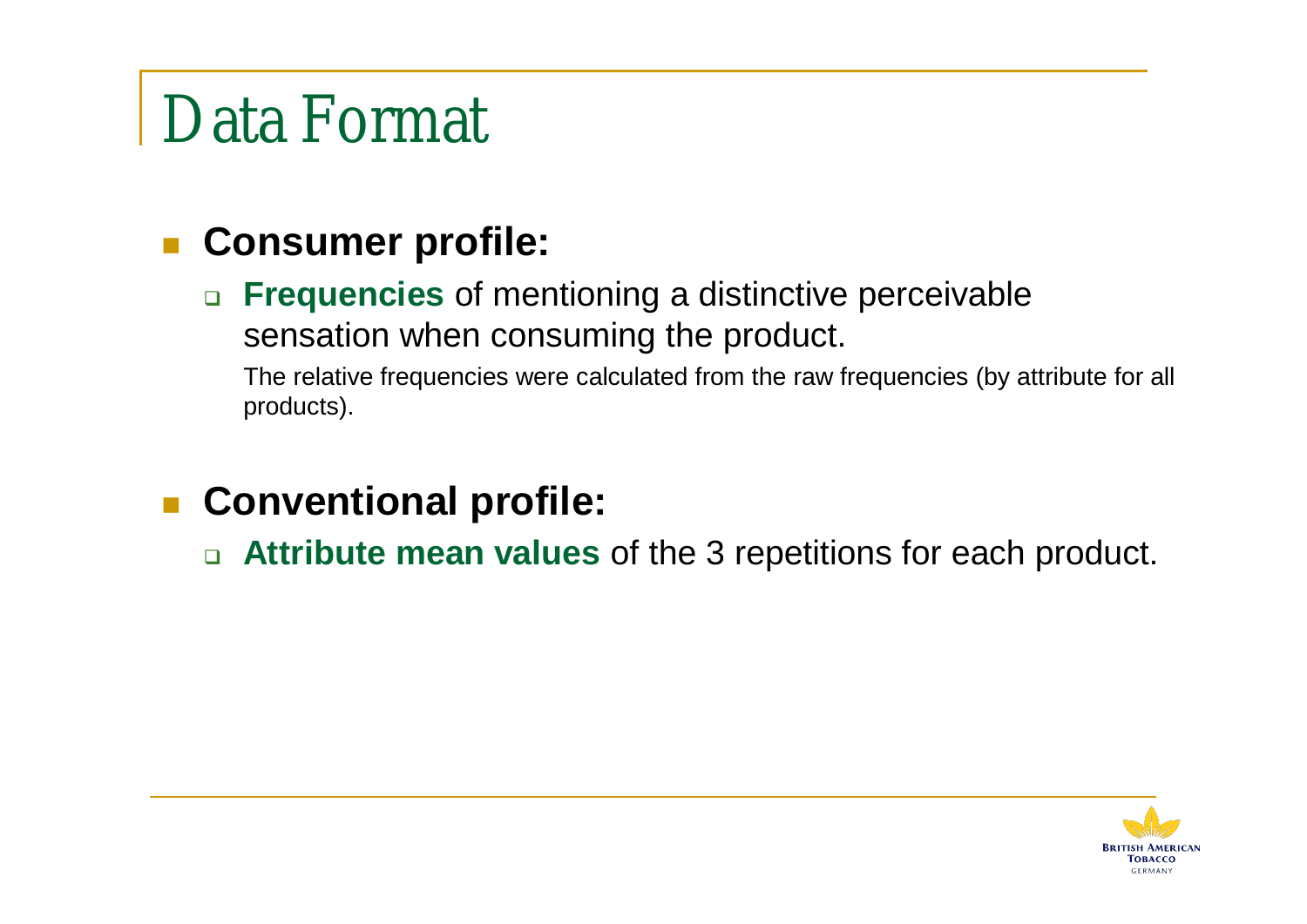# Data Analysis

### **Inspection of frequencies:**

- □ Contingency tables, Chi-Square Test.
- **Comparison between consumer profile and conventional profile.**
	- **Principal Component Analysis (PCA), covariance matrix,** VARIMAX rotation.
	- Generalised Procrustes Analysis (GPA).
	- **n** Multiple Factor Analysis (MFA)
- Software: XLSTAT

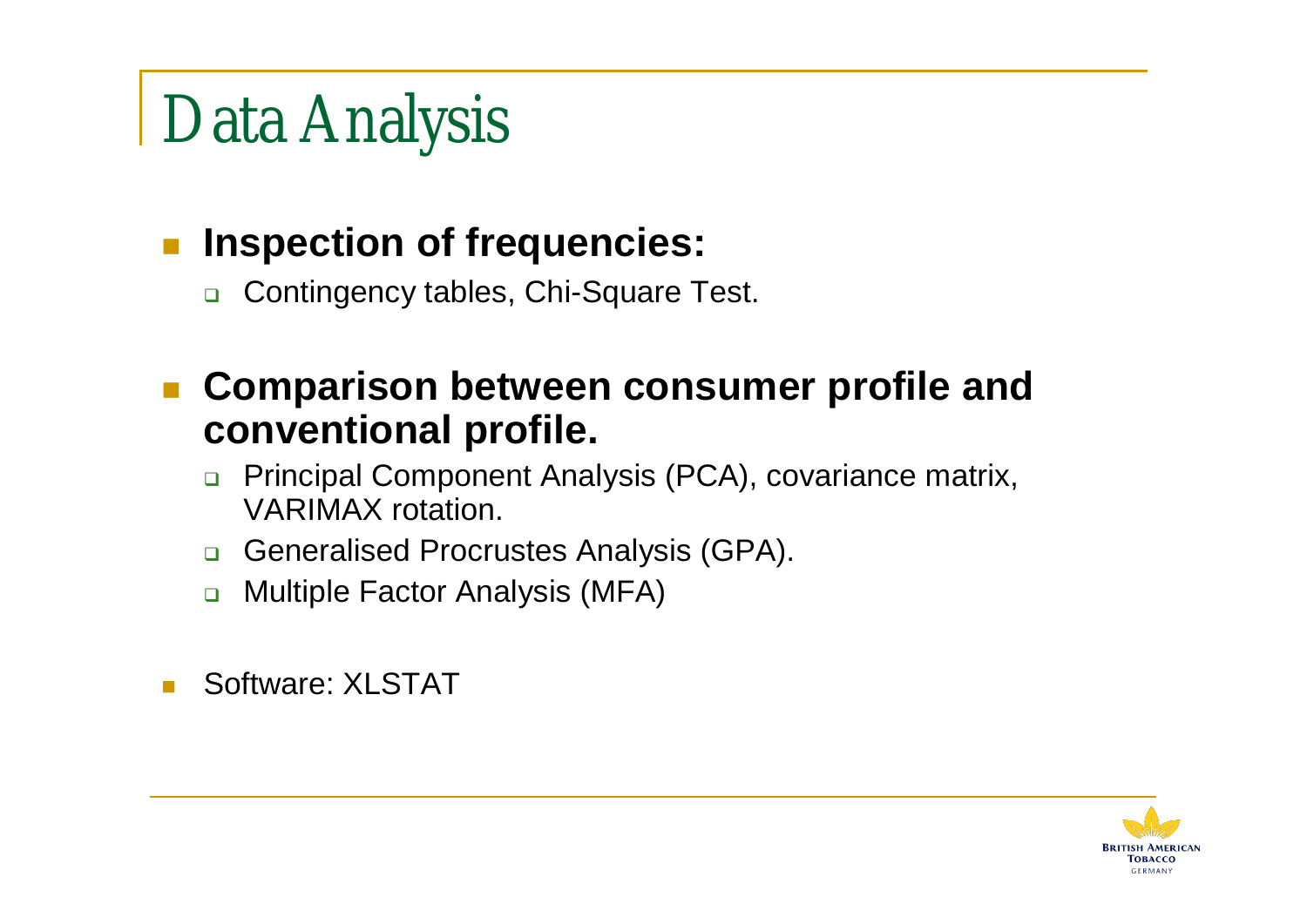

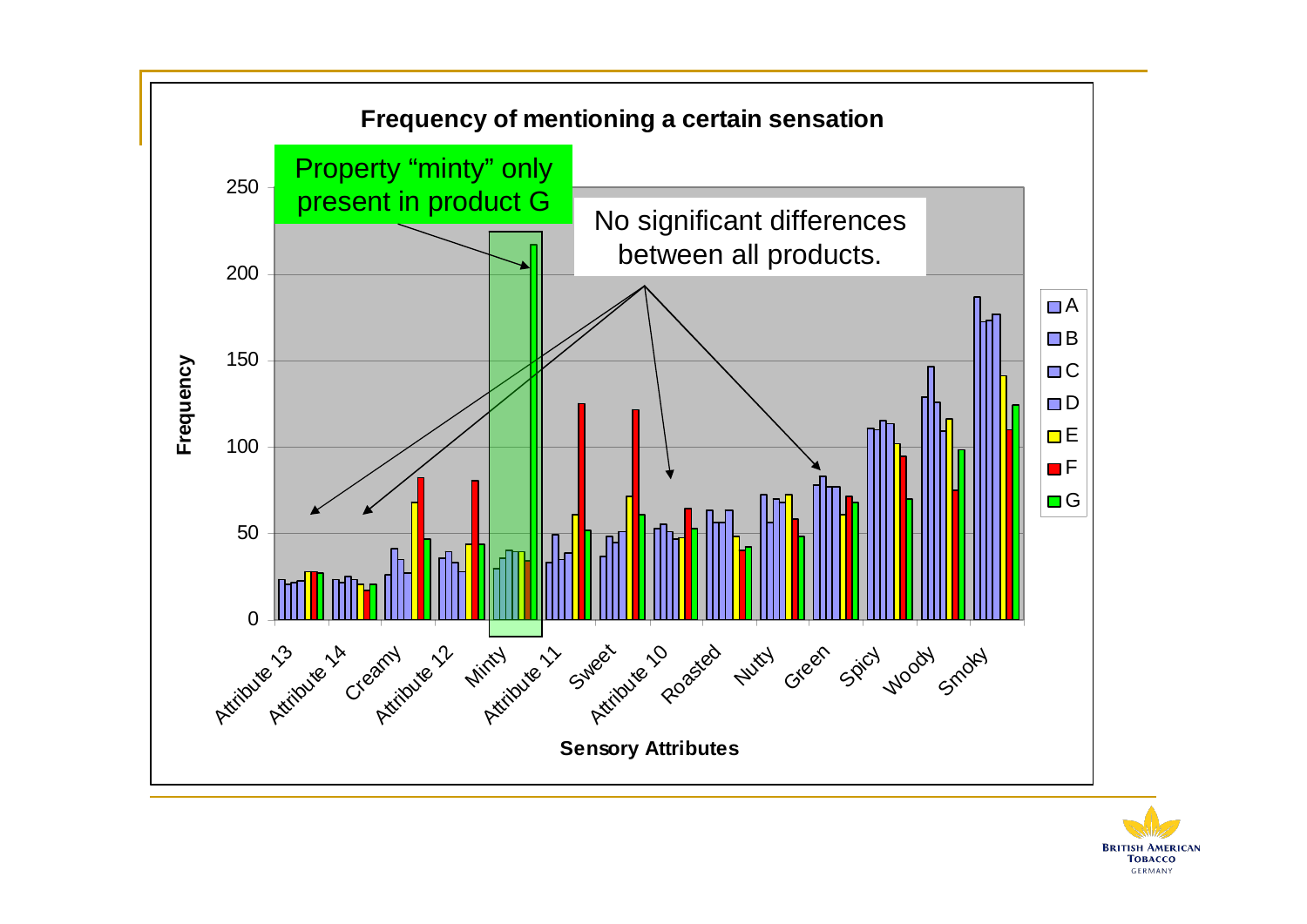# Chi<sup>2</sup> -Test: Contingency Table

#### ■ The 4 products A, B, C, D **do not significantly differ**

in the frequencies of mentioned flavour attributes:

| Chi-square (Observed value) | 24.7I |
|-----------------------------|-------|
| Chi-square (Critical value) | 54.6  |
| <b>IDF</b>                  | 39    |
| p-value                     | 0.964 |
| alpha                       | 0.05  |

**The 3 products E, F, and D differ significantly** 

in the frequencies of mentioned flavour attributes:

| Chi-square (Observed value) | 337.1    |
|-----------------------------|----------|
| Chi-square (Critical value) | 38.9     |
| <b>I</b> DF                 |          |
| p-value                     | < 0.0001 |
| alpha                       | 0.05     |

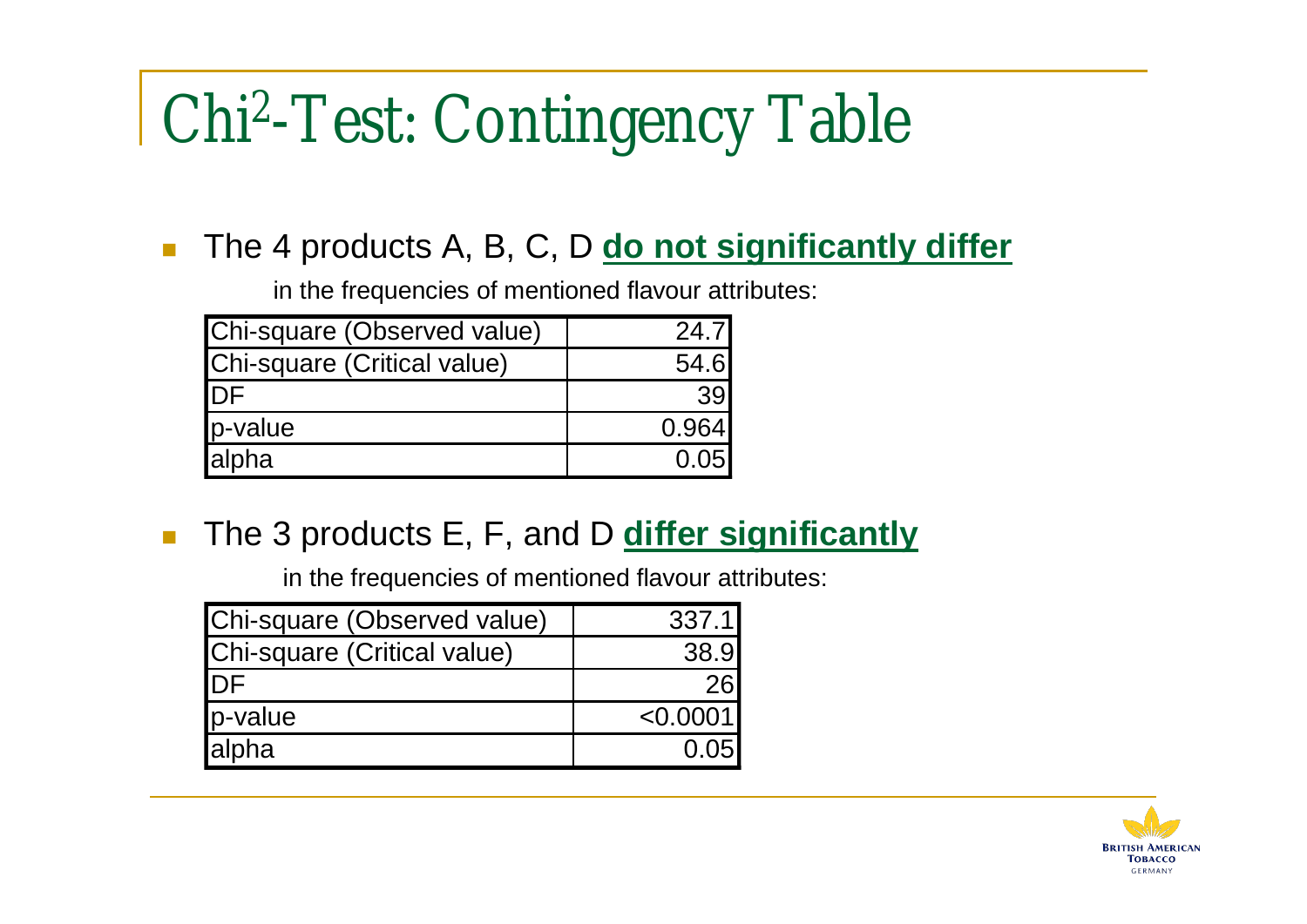## Variable Plots after VARIMAX Rotation



Conventional Profile Consumer Profile

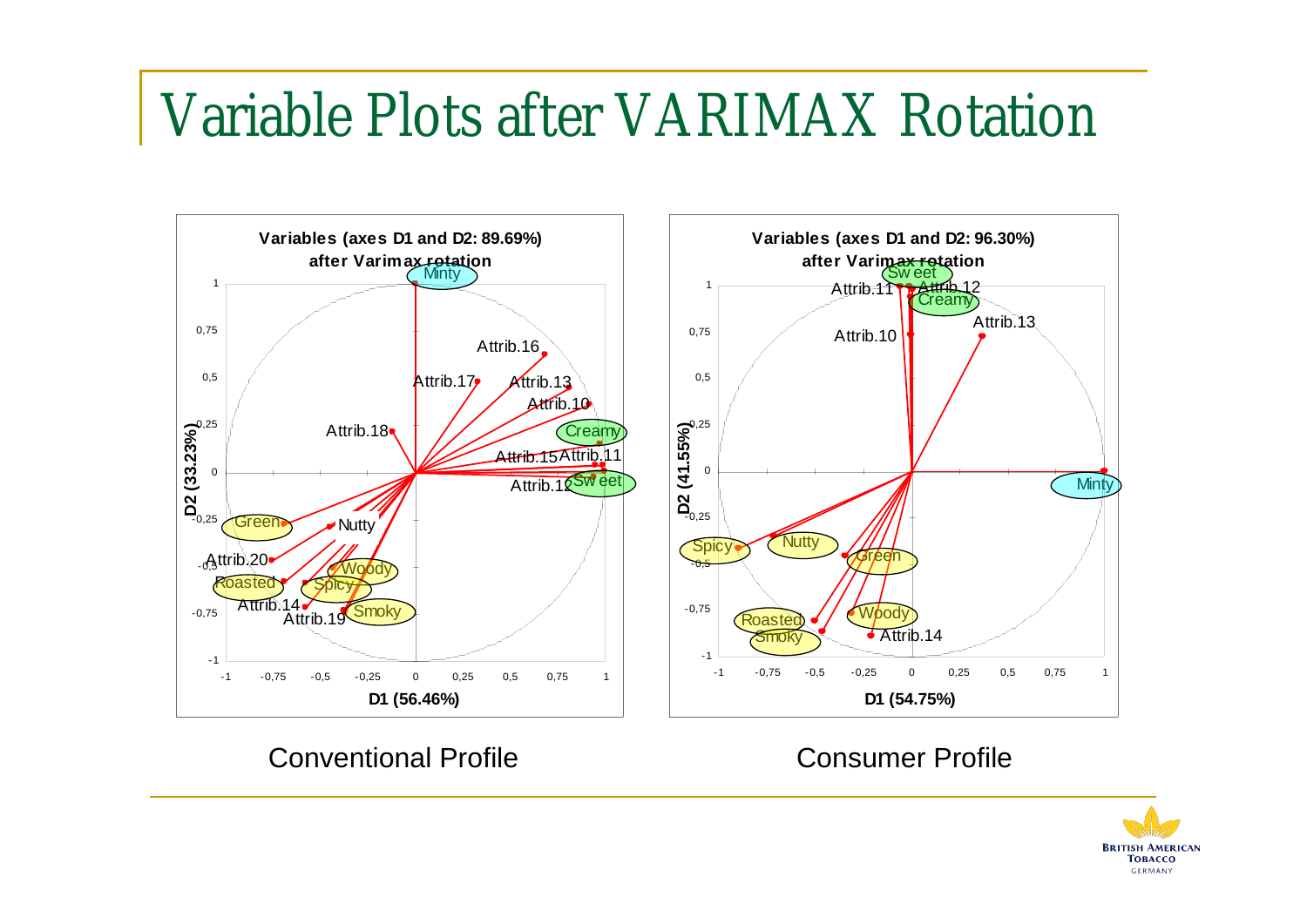## Correlations with the Factors

|                     |          | D2       |
|---------------------|----------|----------|
| <b>Attributes</b>   | D1 Panel | Consumer |
| <b>Sweet</b>        | 1.00     | 0.99     |
| <b>Attribute 11</b> | 0.99     | 0.99     |
| Creamy              | 0.97     | 0.94     |
| Attribute 15        | 0.95     |          |
| <b>Attribute 12</b> | 0.94     | 0.98     |
| Attribute 10        | 0.92     | 0.73     |
| Attribute 13        | 0.82     | 0.73     |
| Attribute 16        | 0.68     |          |
| Attribute 17        | 0.33     |          |
| Minty               | 0.01     | 0.00     |
| Attribute 18        | $-0.12$  |          |
| Smoky               | $-0.37$  | $-0.87$  |
| Attribute 19        | $-0.38$  |          |
| W oody              | $-0.43$  | $-0.77$  |
| Nutty               | $-0.45$  | $-0.35$  |
| Spicy               | $-0.57$  | $-0.42$  |
| Attribute 14        | $-0.57$  | $-0.89$  |
| Roasted             | $-0.68$  | $-0.81$  |
| Green               | $-0.69$  | $-0.46$  |
| Attribute 20        | $-0.75$  |          |

|                   |                      | D <sub>1</sub> |
|-------------------|----------------------|----------------|
| <b>Attributes</b> | D <sub>2</sub> Panel | Consumer       |
| <b>Minty</b>      | 1.00                 | 1.00           |
| Attribute 16      | 0.62                 |                |
| Attribute 17      | 0.48                 |                |
| Attribute 13      | 0.44                 | 0.36           |
| Attribute 10      | 0.35                 | 0.00           |
| Attribute 18      | 0.21                 |                |
| Creamy            | 0.14                 | 0.00           |
| Attribute 11      | 0.04                 | $-0.06$        |
| Attribute 15      | 0.04                 |                |
| <b>Sweet</b>      | 0.00                 | $-0.01$        |
| Attribute 12      | $-0.03$              | 0.00           |
| Green             | $-0.27$              | $-0.35$        |
| <b>Nutty</b>      | $-0.29$              | $-0.72$        |
| Attribute 20      | $-0.47$              |                |
| Woody             | $-0.51$              | $-0.31$        |
| Roasted           | $-0.58$              | $-0.50$        |
| Spicy             | $-0.59$              | $-0.89$        |
| Attribute 14      | $-0.72$              | $-0.21$        |
| Attribute 19      | $-0.73$              |                |
| Smoky             | $-0.74$              | $-0.46$        |

Sorted by the correlations of the trained assessor panel

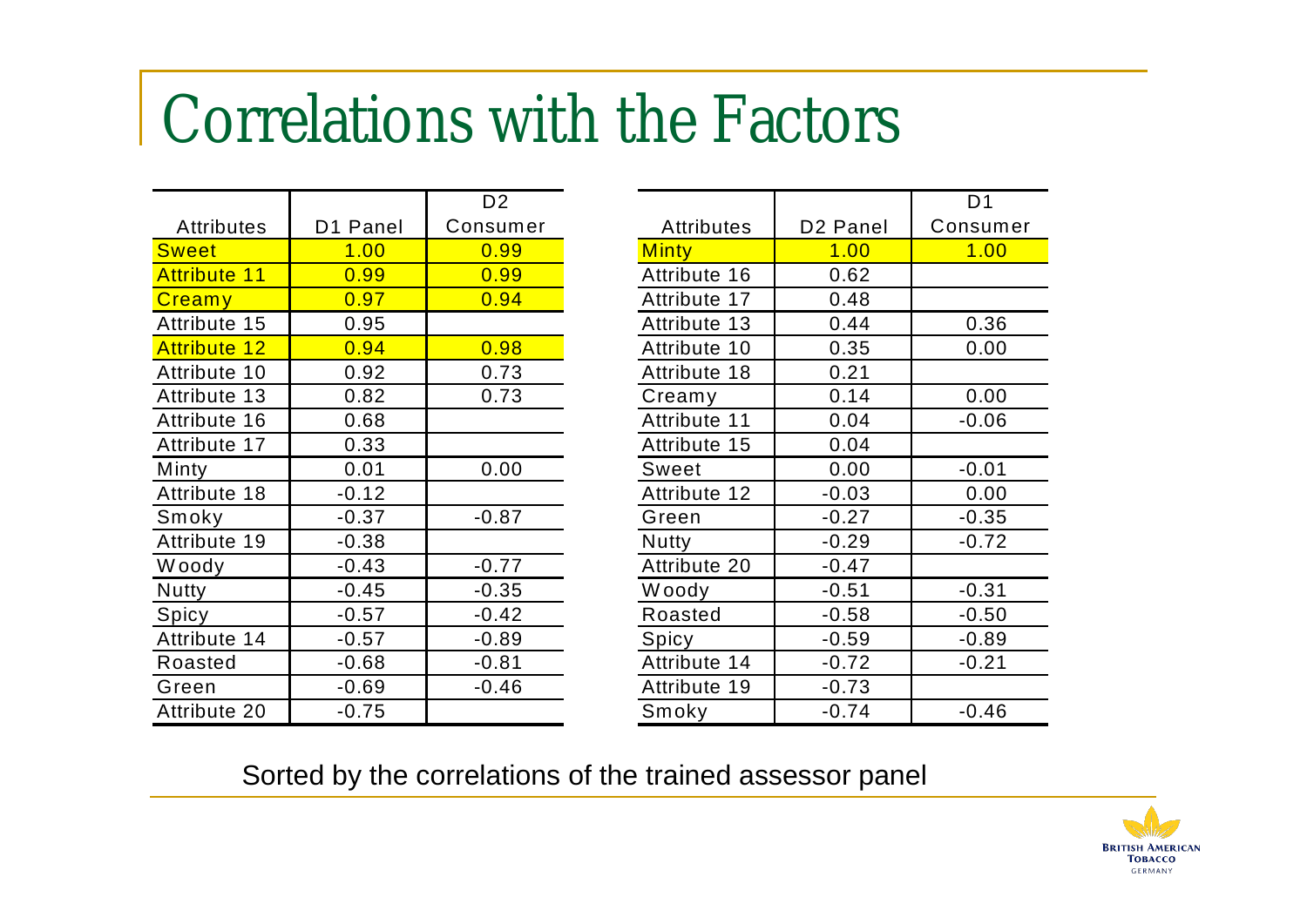## Object Plots after VARIMAX Rotation



Conventional Profile Consumer Profile

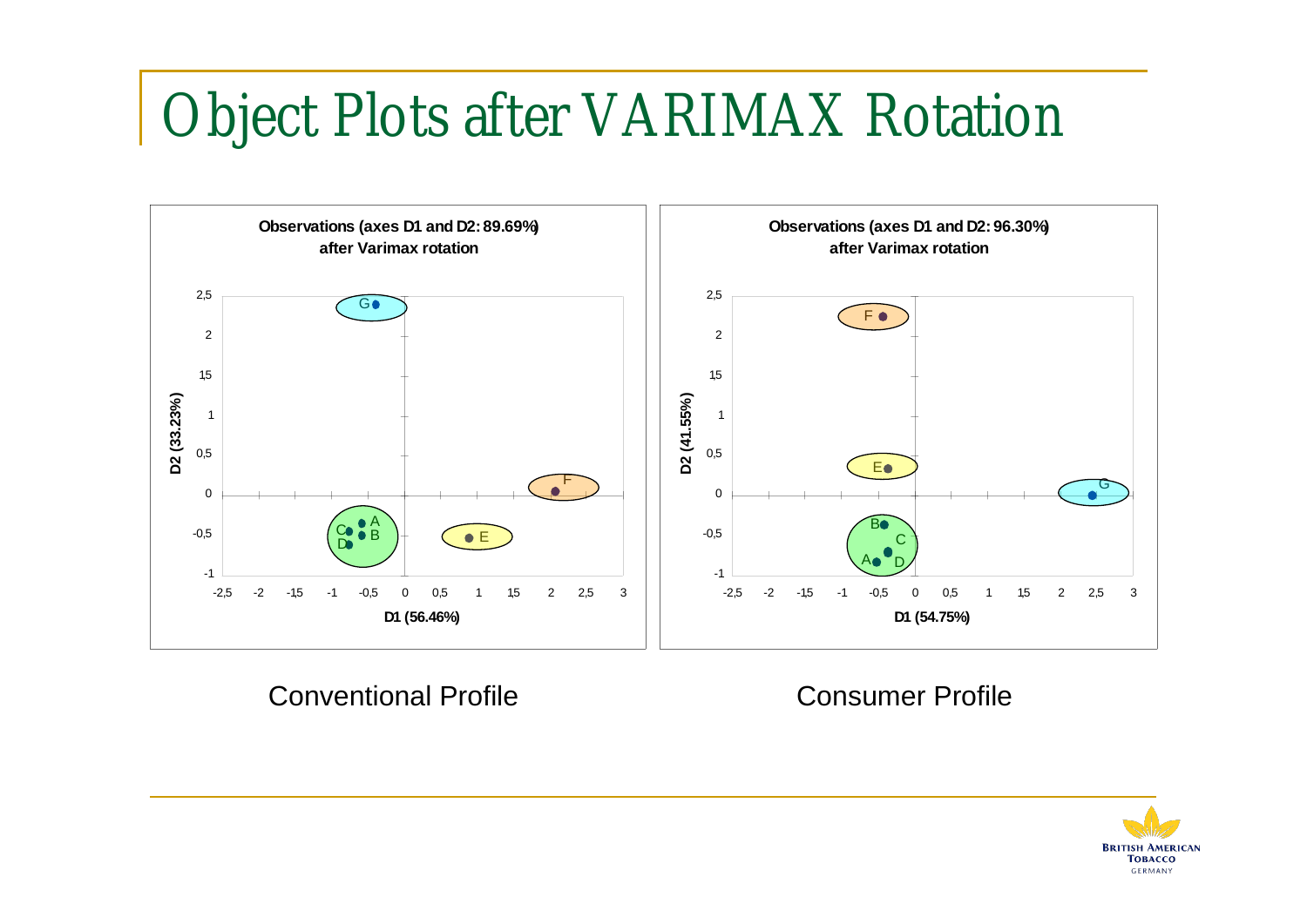## Consumer vs. Panel: GPA



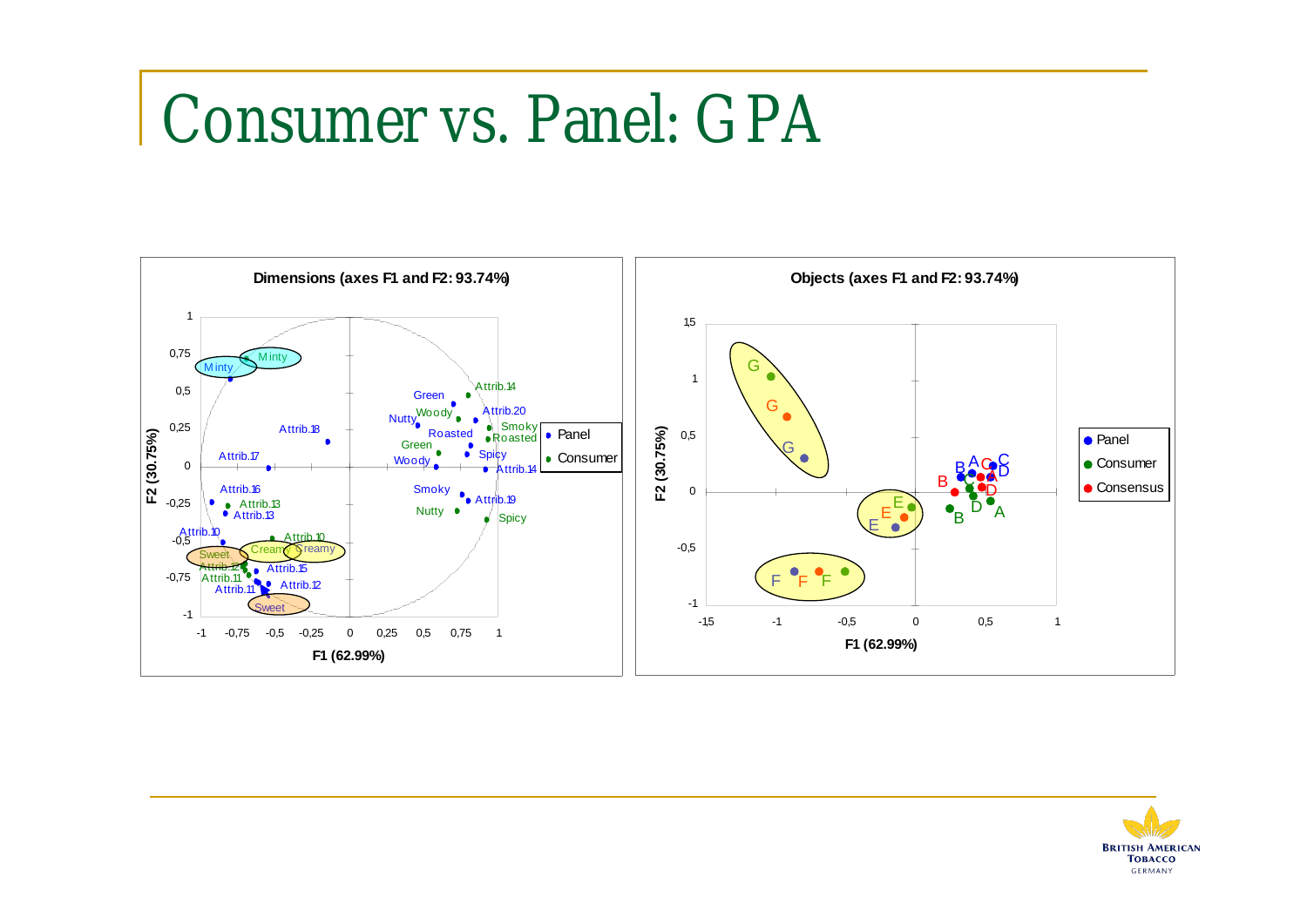## **Results**

- **Both profiling methods** consumer test and conventional profiling with trained judges – give the **same results** regarding:
	- $\blacksquare$  The content of the 2 flavour constructs.
	- $\blacksquare$  The position of the objects within the perceptual space.
	- $\blacksquare$  The distance between the objects within the perceptual space.

 $\blacksquare$  The variance explained by the 2 factors (~90-95%).

- **Diectivity:** independent analysts would come to the same conclusions.
- **Face validity:** the intended flavour differences were detected.

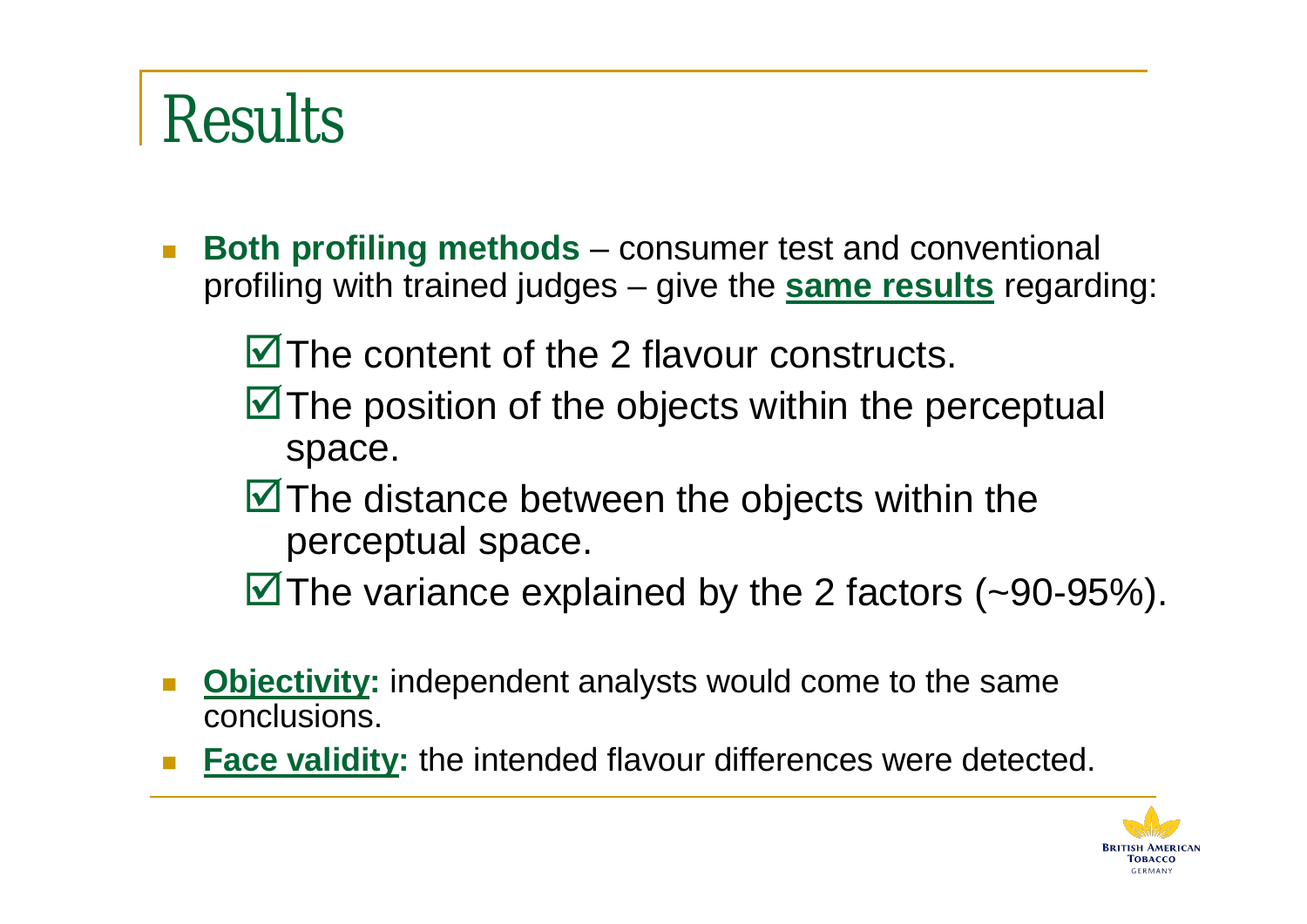# Why Consumer Profiling?

|                     | Mint    | W/O     |
|---------------------|---------|---------|
| <b>Attribute</b>    | Flavour | Flavour |
| <b>Minty</b>        | 46      | 8       |
| Smoky               | 26      | 37      |
| Woody               | 21      | 23      |
| Spicy               | 15      | 24      |
| Green               | 14      | 16      |
| <b>Sweet</b>        | 13      | 11      |
| Attribute 10        | 11      | 10      |
| <b>Attribute 11</b> | 11      | 8       |
| <b>Nutty</b>        | 10      | 14      |
| Creamy              | 10      | 6       |
| <b>Attribute 12</b> | 9       | 6       |
| Roasted             | 9       | 13      |
| <b>Attribute 13</b> | 6       | 5       |
| Attribute 14        | 4       | 5       |

|                     | <b>Sweet</b> |             |
|---------------------|--------------|-------------|
| Attribute           | Flavour      | w/o Flavour |
| <b>Attribute 11</b> | 26           | 8           |
| <b>Sweet</b>        | 26           | 11          |
| Smoky               | 23           | 37          |
| Spicy               | 20           | 24          |
| Creamy              | 17           | 6           |
| <b>Attribute 12</b> | 17           | 6           |
| Woody               | 16           | 23          |
| Green               | 15           | 16          |
| Attribute 10        | 14           | 10          |
| <b>Nutty</b>        | 12           | 14          |
| Roasted             | 8            | 13          |
| Minty               | 7            | 8           |
| <b>Attribute 13</b> | 6            | 5           |
| <b>Attribute 14</b> | 4            | 5           |

It gives us the proportions of consumers who perceive a certain sensation during consumption! **We don't get that information without asking consumers.**

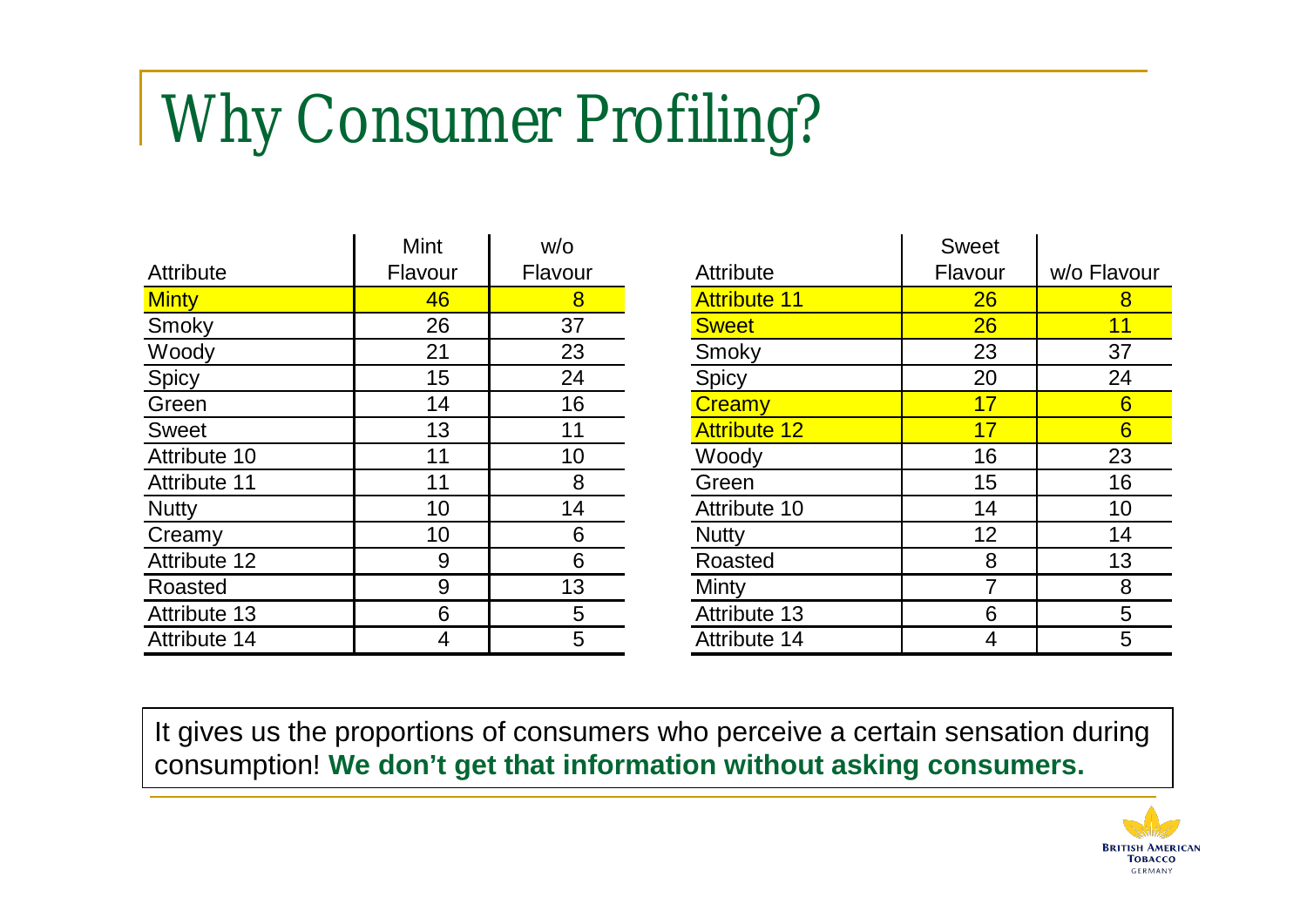## Conclusions

- **Profiling can be conducted as part of a consumer test.**
	- □ The frequency of mentioning a sensation would be sufficient since rating results do not deliver additional information (J.-F. Meullenet: "check-all-that-apply").
- **If products are differentiated, consumers deliver the same results as one gets from trained profiling panels.**
- **A consumer profiling task delivers additional information about proportions of consumers who perceive a certain sensation.**

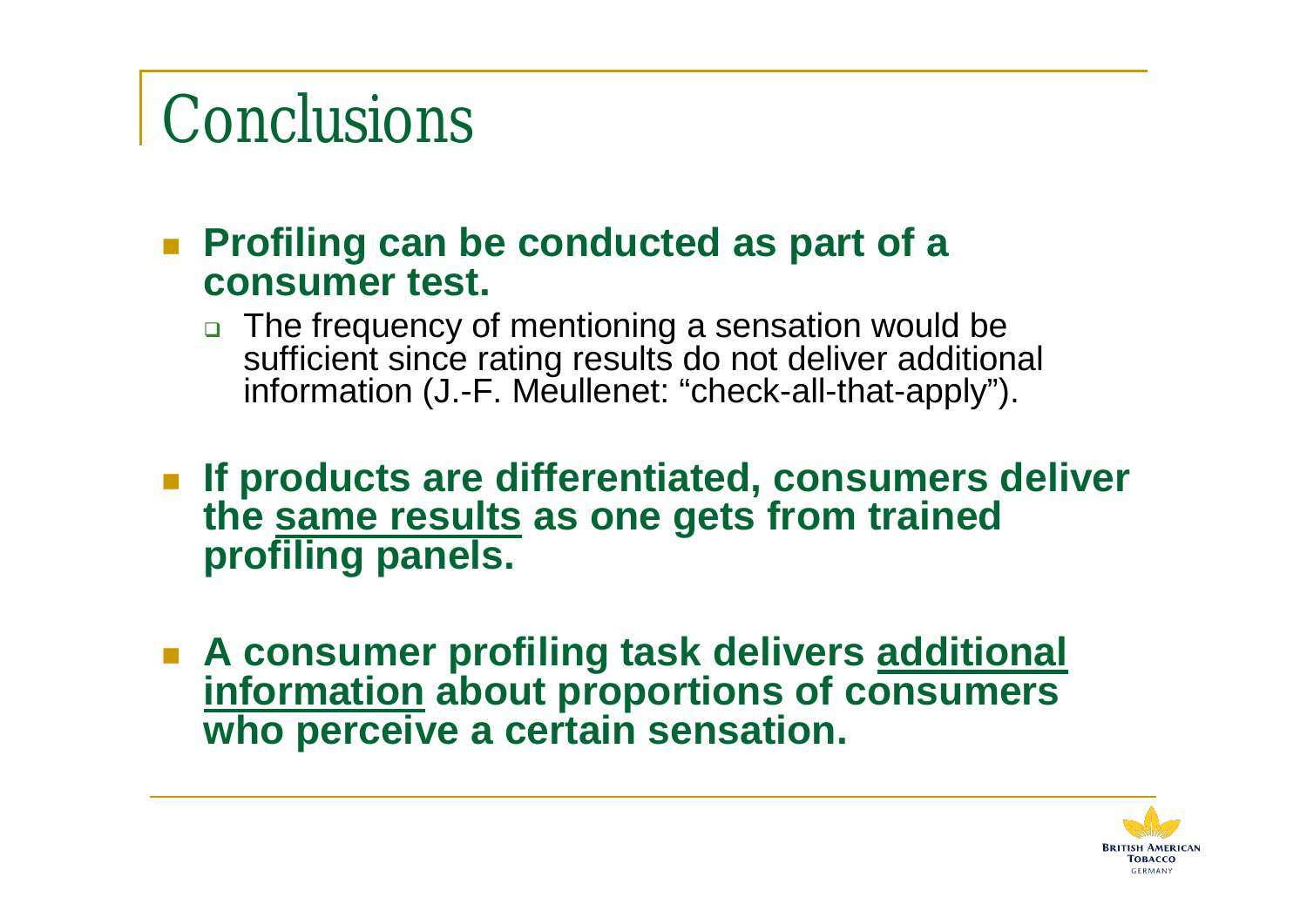## Reproducibility: Cross-Market Validation

### **Consumer profiling in 5 European markets**

- N~450 (in each market)
- **Consumers in all markets rated the 7 test products the same regarding the 2 flavour constructs.**
	- GPA: See next slide
	- MFA: RV-Coefficients between all 5 markets are 0.8-0.9 (RV between M1-consumer and trained assessors: 0.86)

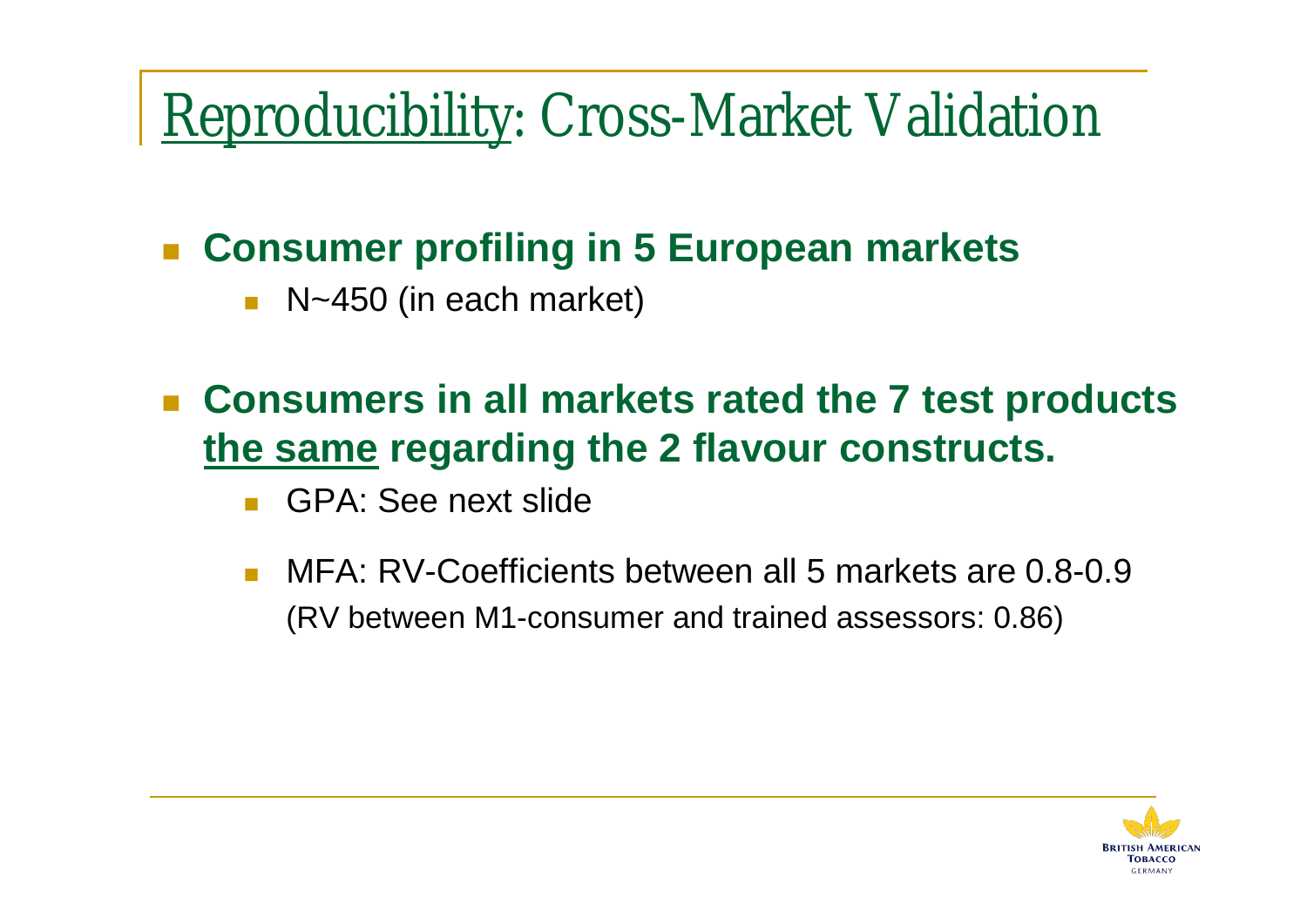## Consumer Profile: Objects by Market



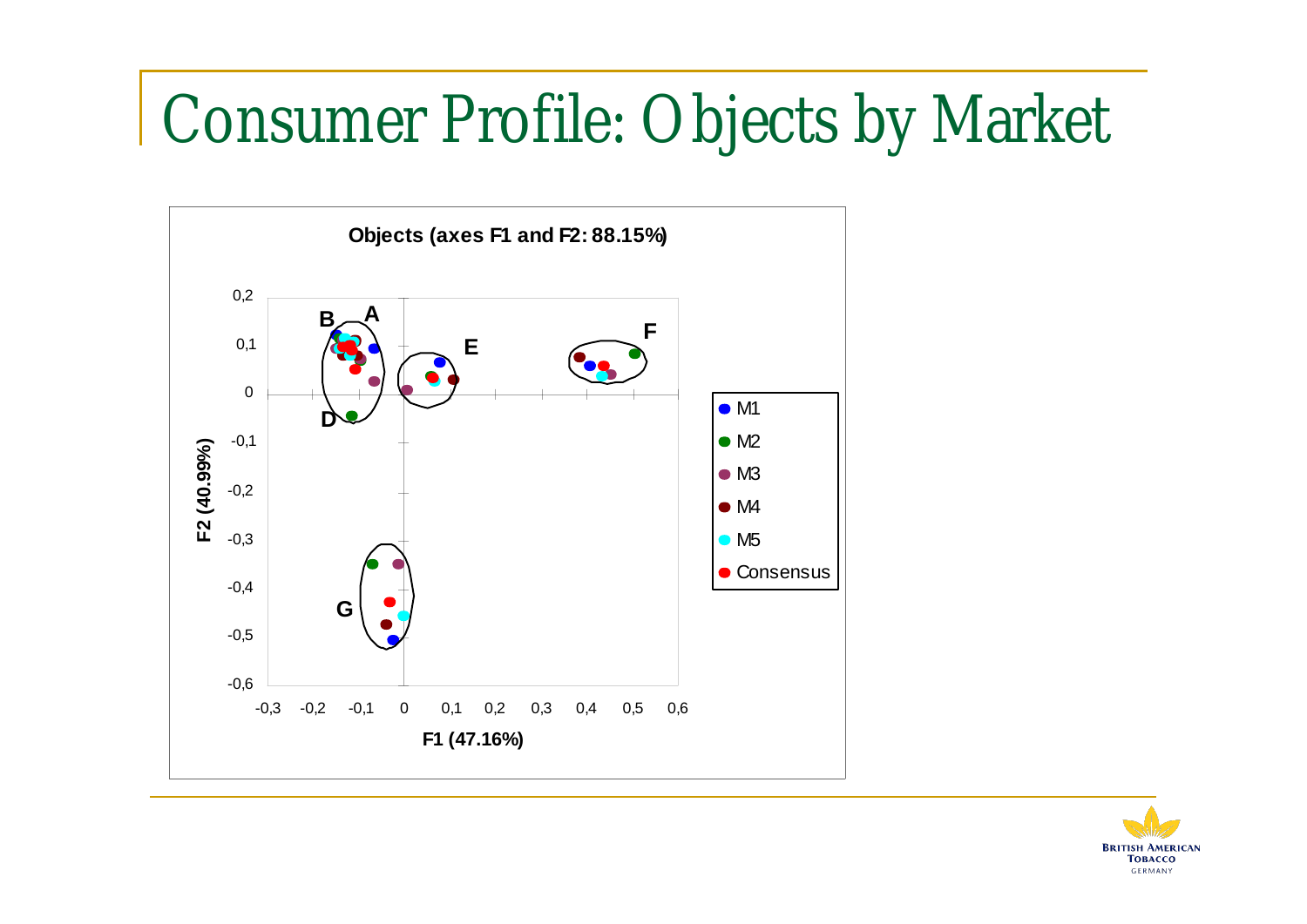## Acknowledgements

The authors wish to thank British American Tobacco (Germany) for providing the data for this comparison and also giving their permission to publish these results.



A special thank you also goes to a colleague who, despite current doctrines, had the courage to realise this idea (consumer profiling): Srijib Maitra. His premature death, however, meant that he was not alive to see his vision be proved right.